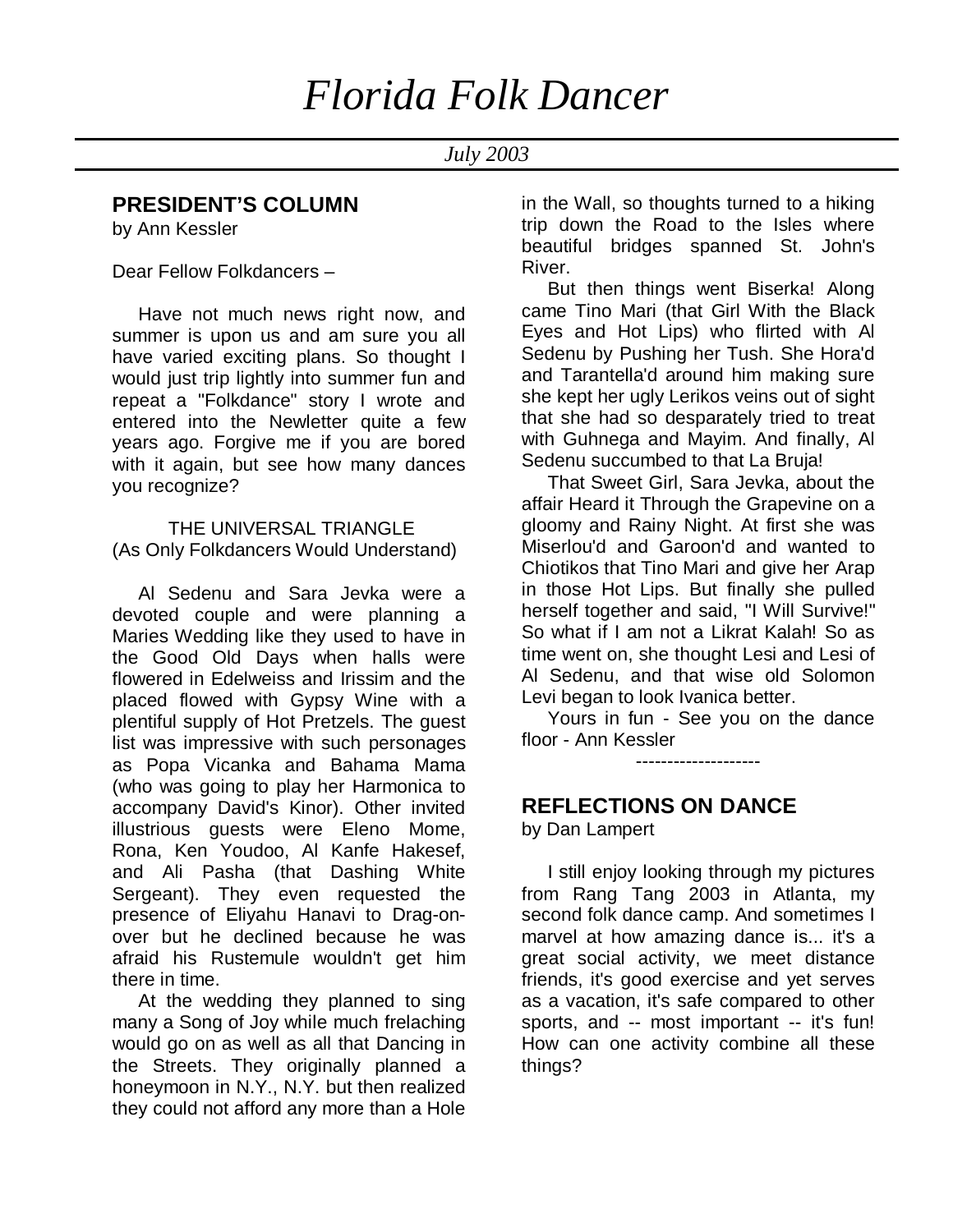

Rang Tang 2003 with Boris "Kete" Ilievski teaching Macedonian dances. April 25-27, 2003, Atlanta, Georgia.

 How does dance combine so many good "human" things? Well, I haven't found the complete answer, but I have discovered some clues. First of all, it's the **social connection.** We humans are social creatures, but in this age, we're fearful of strangers and strange places. However, dance events give us a clear purpose. Furthermore, the place is familiar and we know everyone's intent!

 Another clue I've found is **natural patterns.** Our world is full of wonderful patterns and designs -- from the spiral in a conch seashell to the spirals of our galaxy. Consider the patterns we make while dancing!?!? When someone breaks the circle and spirals inward, we are imitating the patterns all around us!



Another photo from Rang Tang 2003, taken from the gymnasium balcony above the dancers. Photo by Dan Lampert.

If you have some other pieces to help me solve this puzzle of "what dance is", then please send them over.

- Dan Lampert, dan@webuniv.com

--------------------

#### **TWO SCANDINAVIAN DANCE WEEKS**

 Scandia Camp Mendocino is held in mid-June every year in the Mendocino Woodlands, about five hours by car north of San Francisco. The camp consists of a main buillding with dining, kitchen, and lounge areas, a dance hall, and scattered rustic cabins, all linked by trails that wind among the towering redwoods. The dense forest makes negotiating these paths at night impossible without a flashlight.

 In past years, either Swedish or Norwegian dance & music was featured, but this year we lucked out, or perhaps the policy has changed, because we had both. Tommy and Eva Englund, long time favorite master teachers and competition judges from Sweden, taught Swedish dances, and a Norwegian couple taught the springar from Valdres. Several levels of Norwegian hardangar fiddle, Swedish fiddle, and singing were taught by Norwegian, Swedish, and American experts.

 Each morning in the dance hall we had Swedish and Norwegian dance classes for 90 minutes each, followed by a 45 minute culture session on selected topics. Meanwhile the small music classes met in various other locales. In the afternoons came singing and craft classes, and an additional hour of either Swedish or Norwegian dance. After that, "happy halfhour," supper, music entertainment, and dance party until the last couple was danced out. Musicians often continued jamming in the lounge.

 This year the camp totaled some 125 individuals, a record number. Sometimes we would split into two alternating groups during dance classes in order to have enough room to maneuver. The camp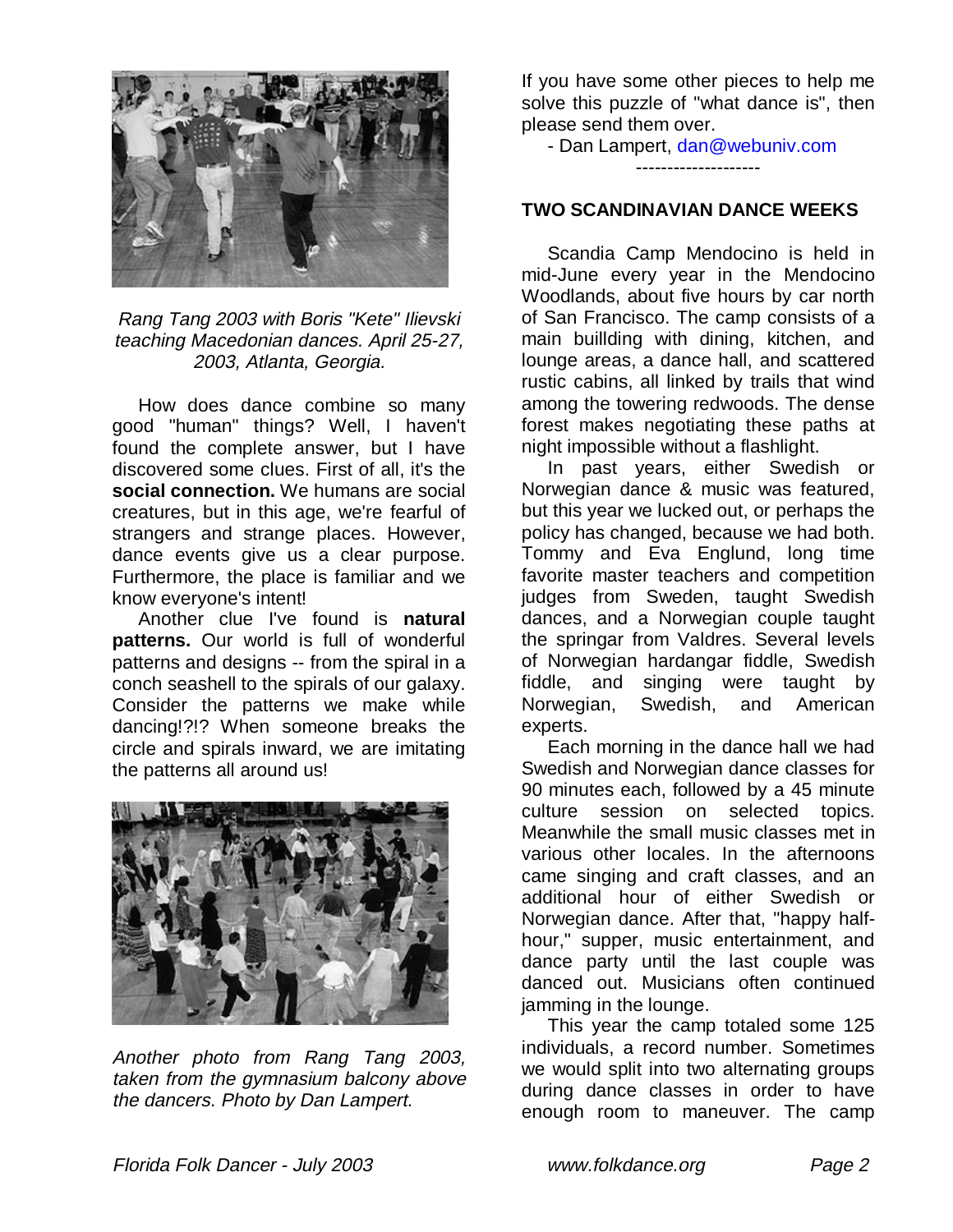policy of gender balance is carefully maintained, so everyone usually can find a partner. Of course, the gender balancing is hard on single women. Most register very early in January, are placed on a waiting list by lottery, and are accepted one by one as single male registrations come in to balance them.

 But when you get in finally, the week is well worth such hassles, including the jet lag, the long drive, and the primitive accommodations.

 The best partners are there, and you can dance all the dances you wanted to do all year, all to wonderful live music.

 The Nordic Fiddles and Feet week begins on the Saturday before July 4, at Buffalo Gap Community Camp in the rolling hills of West Virginia, a couple of hours drive west from Dulles International Airport. It always has offered dance and music teaching in two traditions, usually Swedish and Norwegian, with the allimportant addition of Roo Lester's Basics class in the choice first time slot of the day. Any one new to Scandinavian dancing is urged to make her class a priority, but many experienced dancers make it a priority as well, not only to help those who are learning, but also to brush up on teaching techniques.

 Attendance this year was unusually small, right at about 100. Norwegian dancers and musicians presented the Springleik from Vaga, and the Swedish contingent gave us the Slangpolska from Smaland, a class in each every morning. Besides Band and other music classes, afternoons included singing, occasional crafts, and an hour of dance instruction that varied from day to day. "Happy Half-Hour" at 5:30 pm, was followed every evening by supper, music concert, and dance party.

 Dance classes, concerts, and parties are in the large open air Pavillion just up the hill from the kitchen and dining hall. Cabins are near by, and tenting is permitted. There is a well used sauna, a

small lake for swimming, and a beach house that's perfect for after-party dancing of Norwegian springars into the wee hours.

 Another important feature of the week is the Gammaldans Band under the leadership of Andrea Hoag. Whatever your instrument is, from banjo to zither, you are welcome to join the Band for practices and its 30-minute contribution to the evening party. Occasionally the musicians will outnumber the dancers.

 Contact: Kate Jackson Center, 821 S. Rome, Tampa. Phone 813 259-1704 or visit their web site www.hfaa.org

--------------------

#### **SARASOTA**

by Marie Millett

 The Grapeviners continue to enjoy dancing every Wednesday and having visitors like Deloris, Phyllis, and Don from Chicago. Ann Kessler will be taking off August and September, but we will continue to dance EXCEPT for August 6, 2003. Do come dance with us.

--------------------

# **PALM COAST**

by <amarjan@bestnetpc.com>

 Betty Nehemias celebrated her 80th birthday on May 15th. After our regular dance session on that Thursday afternoon, friends of Betty's organized a surprise pot luck party for folk dancers, Dancers of Universal Peace, family, church members, and other friends. It was quite a celebration of life doing what Betty loves best - dancing. The foods people prepared were wonderful and the dancing was great, but the best thing was Betty's radiant smile throughout the celebration and just being with her on this special occasion. Happy Birthday, Betty!

 We are so sad to hear that Ruth Roth, from St. Augustine, who has danced with us so regularly these past few years, will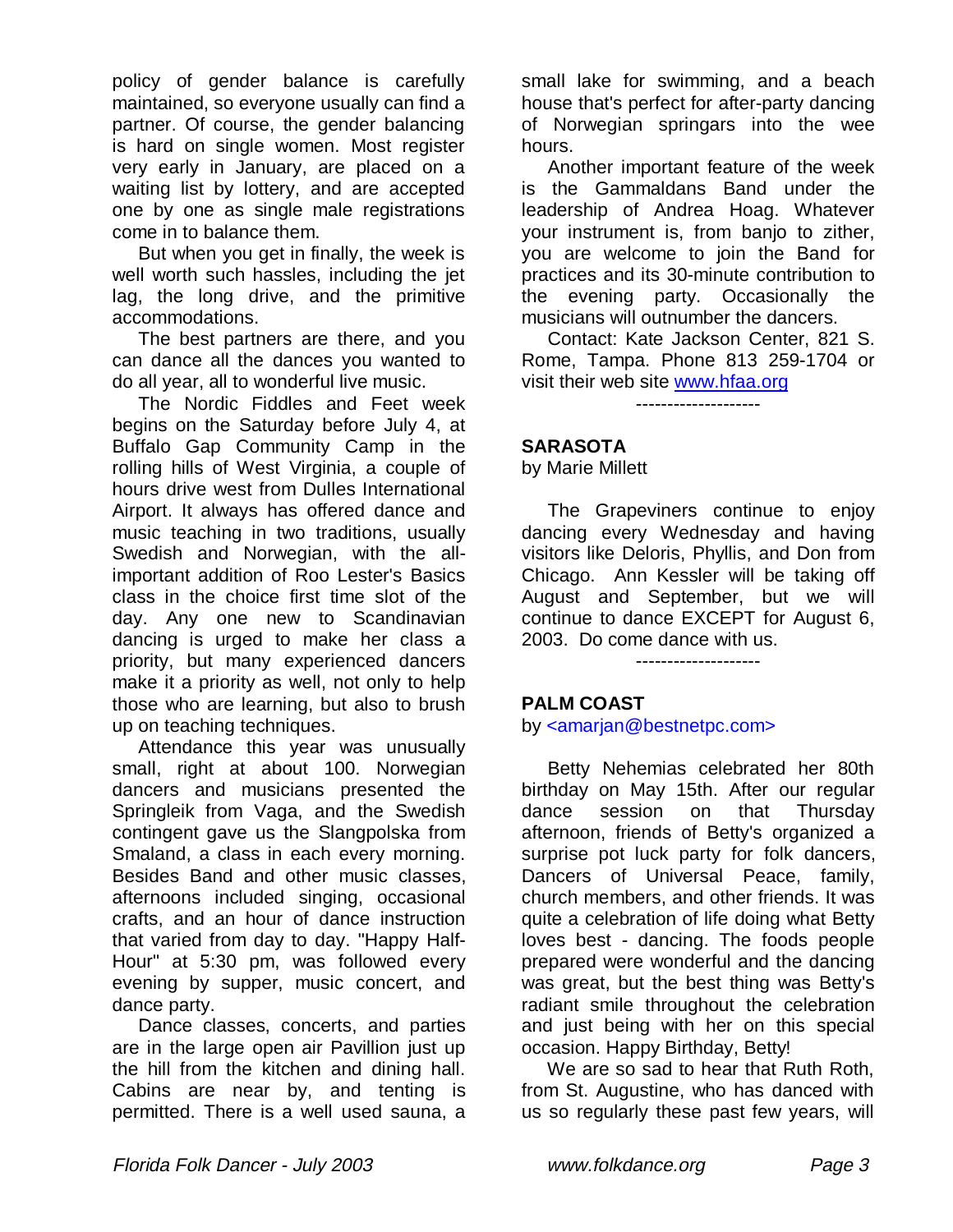be moving NORTH (Why?). We will truly miss her enthusiasm for dancing. However, she may come back for camp in the future. She leaves in September.

 Arleen Kaufmann, from Gainesville, will be summering in Flagler Beach again and we look forward to sharing dance experiences with her.

 Amar and Jan Lathi spent a few days in Destin, Florida, with their son and family. The Blessing of the Fleet took place on Thursday, May 29th in that city, and since their son is a charter boat fishing captain, they got to ride in the boat parade with the whole family.

 We hope that dancers from 'round Florida will come join us from time to time whenever you can. We dance from 2 to 4:30 Thursday afternoons.

--------------------

# **ORLANDO INT'L FOLK DANCE CLUB**

By: Pat Henderson

 Our group is winding down for the summer. Attendance has been less during the month of May with travel, relatives visiting for graduations, etc. A few of us performed at a local middle school on May 21. We danced for the entire 7th grade and they seemed to enjoy the show. Bobby and I were the only ones from our group who attended the Florida Folk Festival in White Springs on May 24. The weather was great, the coolest ever. The international dance workshop went well with the entire floor full of dancers. We enjoyed listening to and dancing to a band who played Eastern European and Scandinavian music. Our group will dance every Wednesday through June. Then, we take our annual hiatus in July and August. Contact me at: henderp@bellsouth.net or 407-275-6247.

--------------------

# **CRUISES FOR FOLK DANCERS**

Here's a listing of Mel Mann's Dance on the Water Cruises:

Dec. 8-22, 2003 Hawaii FROM \$1698 Departing from LA or San Diego 14 days aboard the Olympia Explorer Dancing led by Sandy Starkman.

Jan. 18-23, 2004 Mississippi River \$865 Departing from New Orleans 6 days aboard the American Queen Dancing led by Marianne Taylor.

July 2-10, 2004 Lower Danube Bucharest to Budapest Ports in Romania, Bulgaria, Serbia and Hungary 8 days aboard the River Countess \$2848 includes airfare from NY, excursions and one night in Bucharest at the Intercontinental Hotel Dancing led by Lee Otterholt .

Flyers were mailed to many group leaders. Also, more information is available at: www.folkdanceonthewater.org or email: meldancing@aol.com

Jan. 30 - Feb. 8, 2004 -- Hawaii -- Jan and Amar Lathi have booked the following cruise and invite other dancers to do the same. Jan Lathi and Pat Henderson have booklets about the cruise that you can request from them.

Includes a 2 night stay at the Sheraton Princess Kaiulani Hotel with a city view room and a 5 hour city sight seeing tour; airport porterage & baggage transfers, round trip airport transfers, Hotel porterage, in & out. Hotel to ship transfer and all applicable taxes, including room tax. Itinerary: Day 1 & 2 - Overnight Honolulu; Day 3 - Cruise departs with ports of call in Hilo; Fanning Island; Kahului, Maui; Nawiliwili, Kauai. Outside Cabin: \$1330.53; Inside Cabin: \$1050.53 Cruise only packages available from \$858. Contact David Stokes (Sunday-Thursday)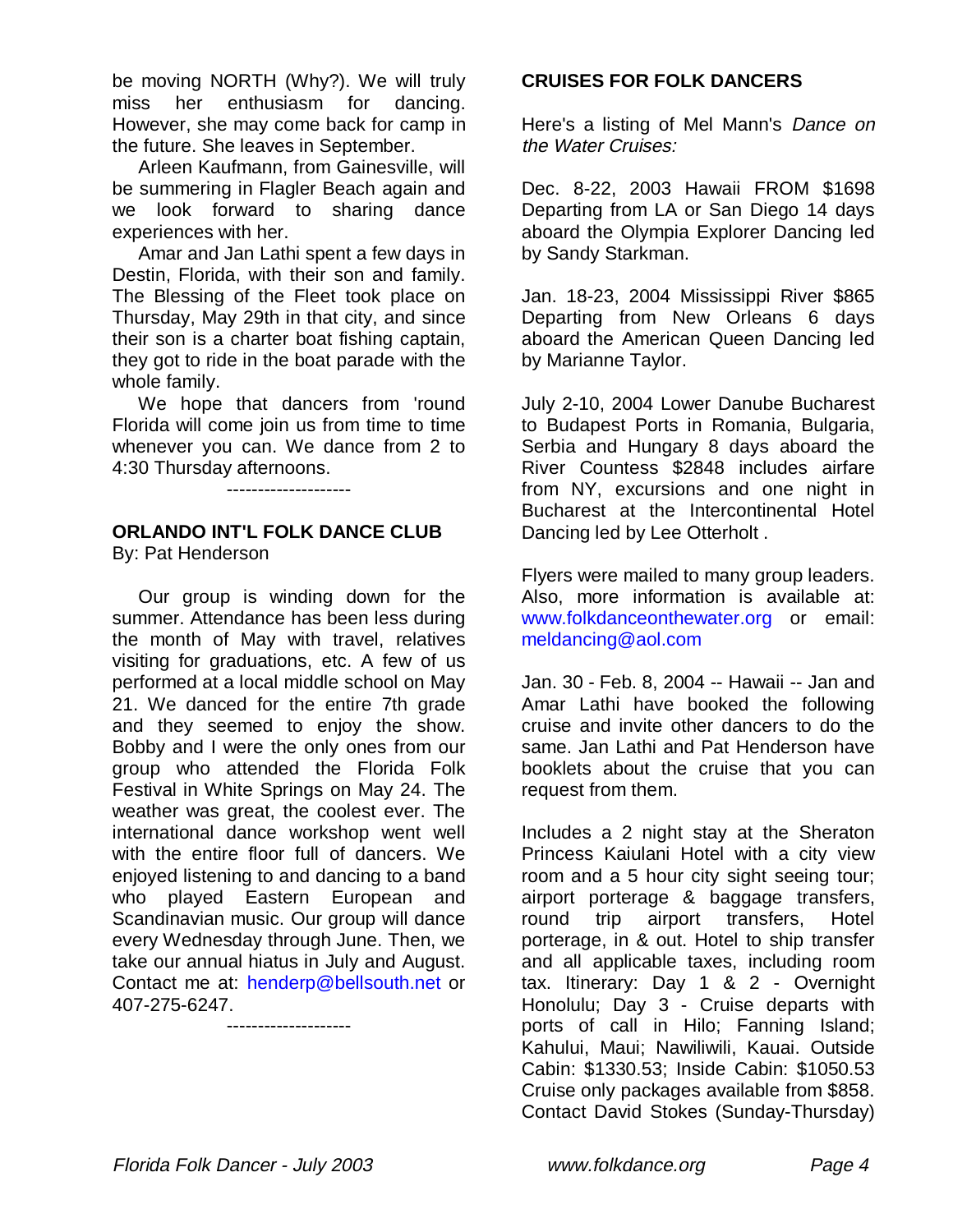at 1-800-683-7447 ext. 77471 407-898- 5353 ext. 77471 (Orlando area) or email him at david.stokes@cruisesonly.com Mention that you are a folk dancer.

--------------------

# **AFRICAN DANCE WORKSHOP**

- Joyce Dewsbury

 The May 30 African dance workshop with our guest teacher Noni Ojouba was very exciting. She started us out with an exercise sequence. She had us work our outer limbs first and then the spinal and neck areas. She stressed that it was important to warm up working from outer to inner. After the exercise session which lasted about 15 or more minutes I found that I was already tired. But there was even more energetic work to follow. Somehow we all kept up and our muscles really got a workout. The dance Noni taught was called "Lambon" and it required the involvement of ones entire body. It was a unique learning experience for those of us who had never before tried this type of dancing. Noni was an excellent teacher and a wonderful dancer. She had such fluidity of movement.

 There were about 18 or more folks who came to the workshop and at least half of the dancers were new folks. It looked like we all enjoyed the evening.

--------------------

#### **FROM GAINESVILLE**

By Raluca Ioana Rosca

 The Gainesville group is happy to announce the marriage of Beth Ramey and Satchi Venkataraman. Beth and Satchi met about 7 years ago while folkdancing; they are not dancing regularly with the group anymore, but they are still dear friends of ours and an inspiration at many levels. From August they would be living in San Diego, CA.

 The other piece of news is less pleasant: Pam Cole, a member of our group for 11 years, died at the beginning of July. On July 11 we had a remembrance meeting for her in which we did dances that Pam loved to teach, request or perform.

 Apart from that, dancing was relatively uneventful during the summer. Various work and pleasure travels dimminished our numbers, but we also saw a number of new faces. Josan Manohardeep, a graduate student at UF joined our group and he started to teach us bhangra, a traditional dance form of his native Punjab (N. India). Mark on your calendars Friday September 5th as we'll have a special evening dedicated only to bhangra. We plan to sponsor during the year a series of 'special focus' nights; please contact folkstep@grove.ufl.edu if you can suggest any teachers. We can pay up to \$200 for decent teaching on a Friday visit + a copy of the music; paperwork weary need not to apply.

 See you all dancing, Raluca Ioana Rosca rarosca@ufl.edu --------------------

# **NEWS FROM ROMANIA**

Sara and Jim Osborn

 We just returned from Romania and the June FFDancer was awaiting. Love getting it on line, and hearing about dancing activities from our Florida friends.

 We were on Theodor Vasilescu's 2003 Romanian Tour. Twenty three of us traveled and danced with him for twelve days, going to the cities of Ploiesti, Sfantu Gheorghe, Brasov, Fagaras, Sibiu, and of course, Bucharest, where we stayed overnight with Theo and Lia in their home. Such a gratious couple! Theo and his assistant, Marine, had arranged visits in several villages and we were welcomed by the villagers in all their finery, and shared food and dancing with them. Each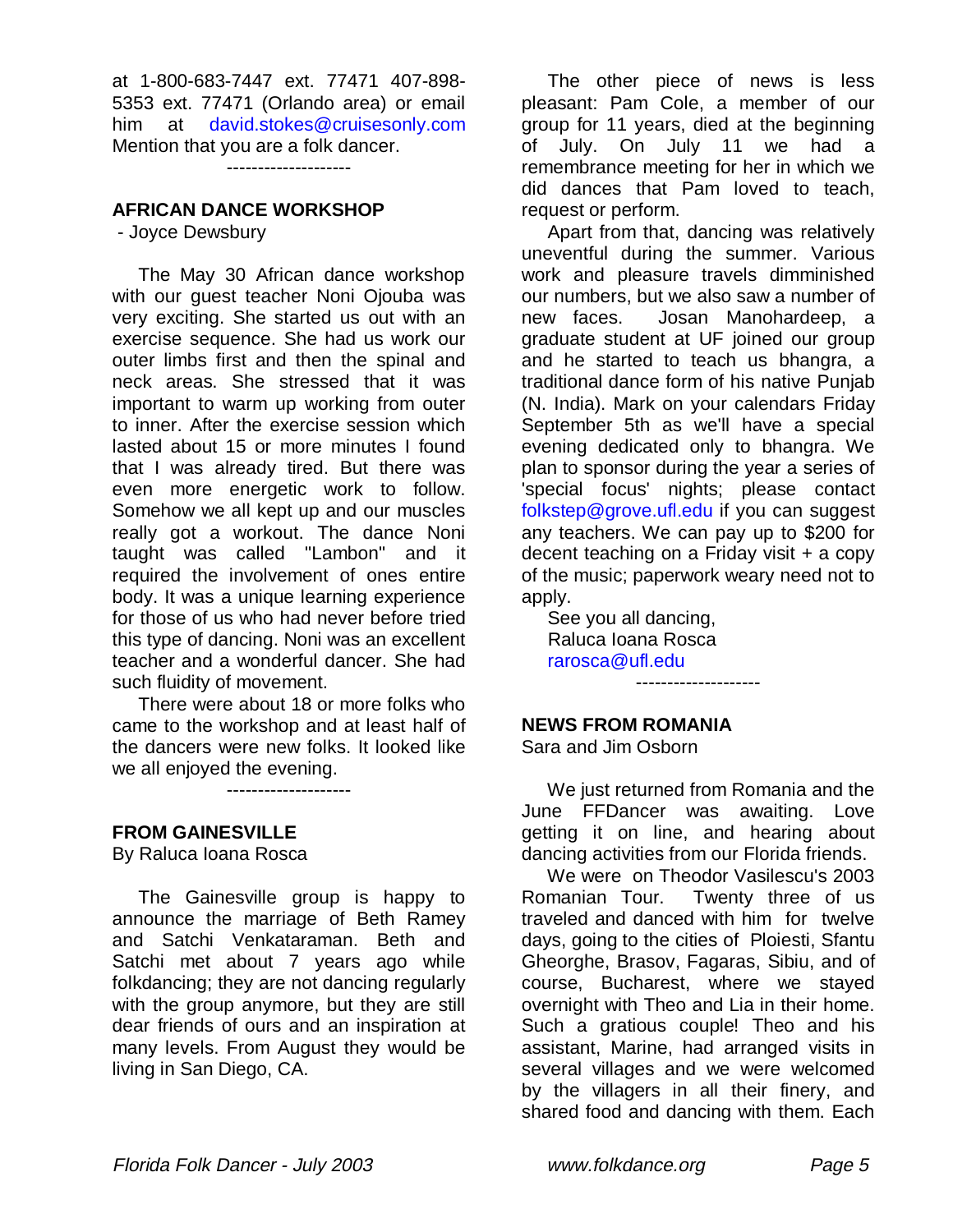day we learned the dances from the area in which we were visiting and we all got a CD of all 25 dances taught. A video, made along the way, will be arriving soon.

 It was a fabulous trip and should Theodor do it again, we recomend you all go! Sandy Starkman, who you will remember taught with Theo at the 2002 camp, was a participant. She was to have been the FD teacher on Mel Mann's trip to China, but when that was cancelled due to the SARS scare, she was free to go to Romania. She spoke glowingly of her weekend in Florida!

 From your FD friends in Georgia, Sara and Jim Osborn, Atlanta

--------------------

## **TAMPA's TRIPPIN'**

terry.abrahams@verizon.net

 I went to meet everyone at White Springs, and wanted to report back. Itook my daughter Mickey; Kathie has a concert so will miss this year, Andi is in Canada for the summer, Judith and Ernesto are staying home while Ernesto continues to look better than ever after his surgery although they're going to visit their children in Atlanta soon. Ursula left for somewhere in Mexico, and I'm attending a few dance camps --- KDI with her granddaughter, and Maine Dance Camp.

 Andy Pollock is swinging his way around to many workshops. Caroline and Gary Lanker have just built a house in Frostproof and are getting ready to receive us all at a dance party/housewarming, which we are all looking forward to. Maria, Bobbi and Barbara have been starting to come back to our Friday nights, which has given us a real boost - we're so teeny weeny right now. Could use some snowbirds!

 Our Israeli group is also a little slow for the summer, but we moved back to Kate Jackson with a wood floor and our bodies are lovin' it! Judith's Scan group keeps on turnin'. Those of us that play instruments

get together monthly at a new restaurant for our Irish night (the restaurant is Mexican - go figure!).

 Sometimes Kathie has a gang over, and of course we'll play at the Fla Folk Festival. Also, I am working on a wooden dance floor, as we've discussed at many camps - this time I'm really doing it - so cross your fingers that we are successful. Annie has really got the board going strong, this was a good idea of ours - to elect her! White Springs/Florida Folk Festival was as good as ever - lots of folk dancers there, lots of contra dancers there, lots of music, food, good weather, tents, campfires, how could one not have a good time?! Lots of people got up to dance during our International session - I even had someone ask about dancing in Tampa - she lives in Holiday though, so I'm not holding my breath... If you've never tried this weekend, try it next year I'll be in Austin, TX from June 30 to July 3, fencing at Nationals, hoping to retain my second place standing in the US at the Women's Veterans Foil (or maybe capture first again, can't beat the other gal, hard as I try), and the 5th I leave for Peru, Equador and the Gallapagos Islands with travel buddy Jodi.

 Once again I'm practicing my Spanish, some of which is returning (that I learned for my Spain trip last year) and I even used it the other day at dog grooming school to speak with a client! Did I tell you all I am in grooming school? I love it! Needed a change from law, and this is "claro" (clearly in Spanish) a change!

 So, now I'm off to shop in S.A., upon my return will attend a fencing camp in Atlanta, and then attend Playshop in N.C. from there. I'll be home sometime in mid-August. Don't you love it? In the meantime if you get to Tampa and want to dance, call Andy first, as we may not be dancing this summer. There are only a couple of us altogether now anyway. OK - gotta pack! Adios!

See ya! -- Terry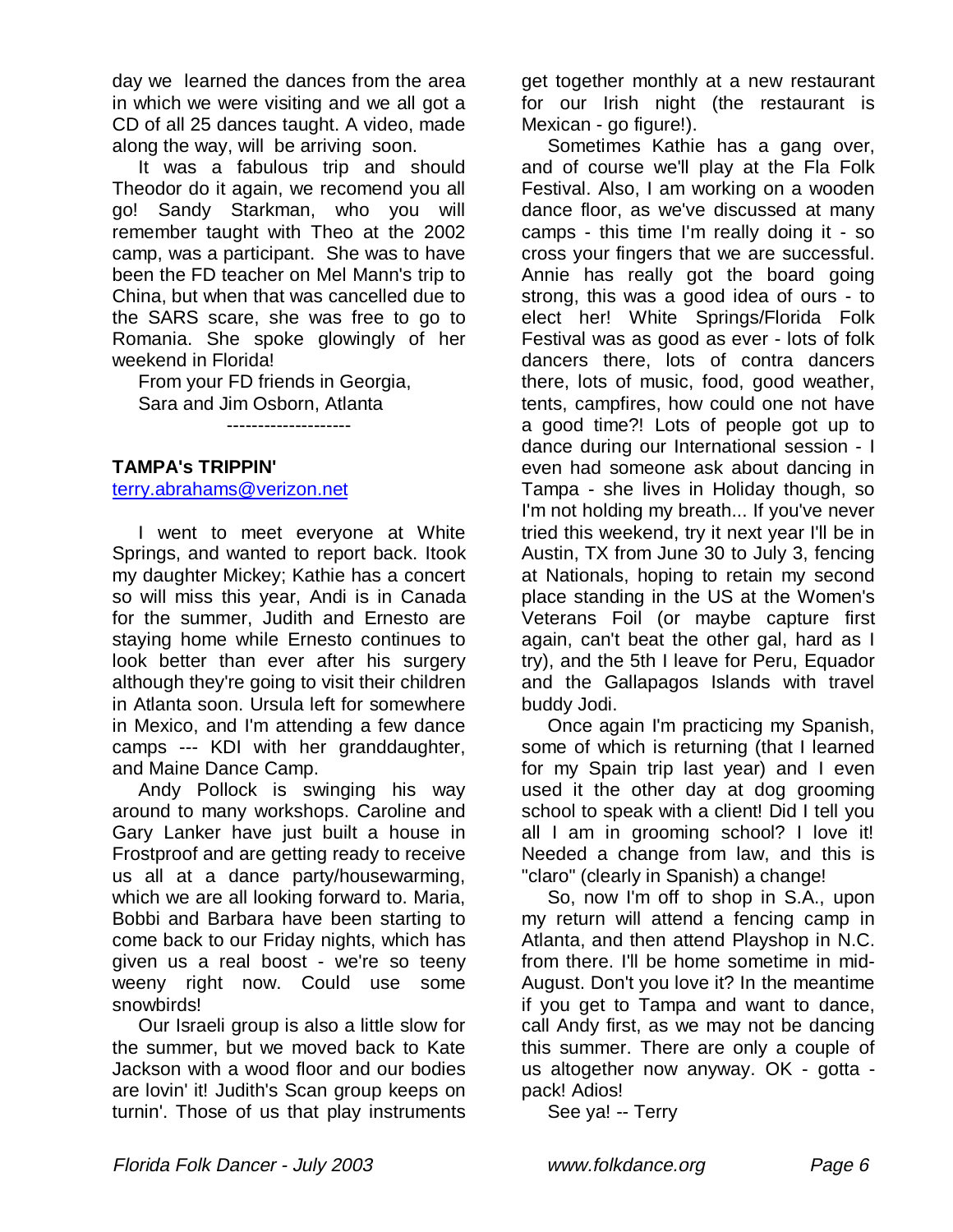# **HUMOR**

Somebody entered this in a weekly humor contest in the Washington Post. The contestants were told to rewrite something using the style of a different writer. This person rewrote "The Hokey Pokey" in the style of William Shakespeare. I thought it was pretty clever.

O proud left foot, that ventures quick within

Then soon upon a backward journey lithe.

Anon, once more the gesture, then begin:

Command sinistral pedestal to writhe.

Commence thou then the fervid Hokey-Poke,

A mad gyration, hips in wanton swirl.

To spin! A wilde release from Heaven's yoke.

Blessed dervish! Surely canst go, girl.

The Hoke, the poke -- banish now thy doubt

--------------------

Verily, I say, 'tis what it's all about.

by William Shakespeare

#### **SISTER CITIES**

by Jenneine Lambert dancnaro@atlantic.net

 St. Petersburg -- Florida's fourth largest city with a population of a quarter million inhabitants -- was incorporated as a city by the Florida State Legislature on June 6, 1903. During 2003, St. Petersburg celebrates its 100th anniversary, and shares this celebration with St.

Petersburg, Russia, which is observing its tricentennial.

 In the Sunshine City, a year-long calendar of activities will commemorate the 100th anniversary, including events that highlight business, commerce, technology, education, international relations and trade, recreation, sports, the environment, tourism, arts, culture and the community as a whole. Official delegations from each city will exchange visits, while the two St. Petersburgs share their similarities and embrace their unique contrasts.

 St. Petersburg, Florida, enjoys a rich hundred-year history . It was founded in 1888 when the Orange Belt Railway chugged into the Gulf coast settlement for the first time on June 8th. Peter Demens, an aristocrat from St. Petersburg, Russia, was the entrepreneur who built the railroad and is credited with naming the Florida city.

 To find out more, see these web sites www.stpetemuseumofhistory.org www.stpete.org --------------------

#### **AUTUMN LEAVES**

by Sue Williard

 Definitely consider Autumn Leaves in Nashville this October 17-19 with Ahmet Luleci (wonderful Turkish dancer/teacher) and hopefully live music as well... Here's the web address for information on the dance/music listings for the Bay Area - there are often one or two per day, so be prepared for a deluge of info if you sign on with them.

Information: http://groups.yahoo.com/group/BBMDE To subscribe: BBMDE.subscribe@yahoogroups.com To contact the moderator, email Joyce Clyde at joycexopo@hotmail.com